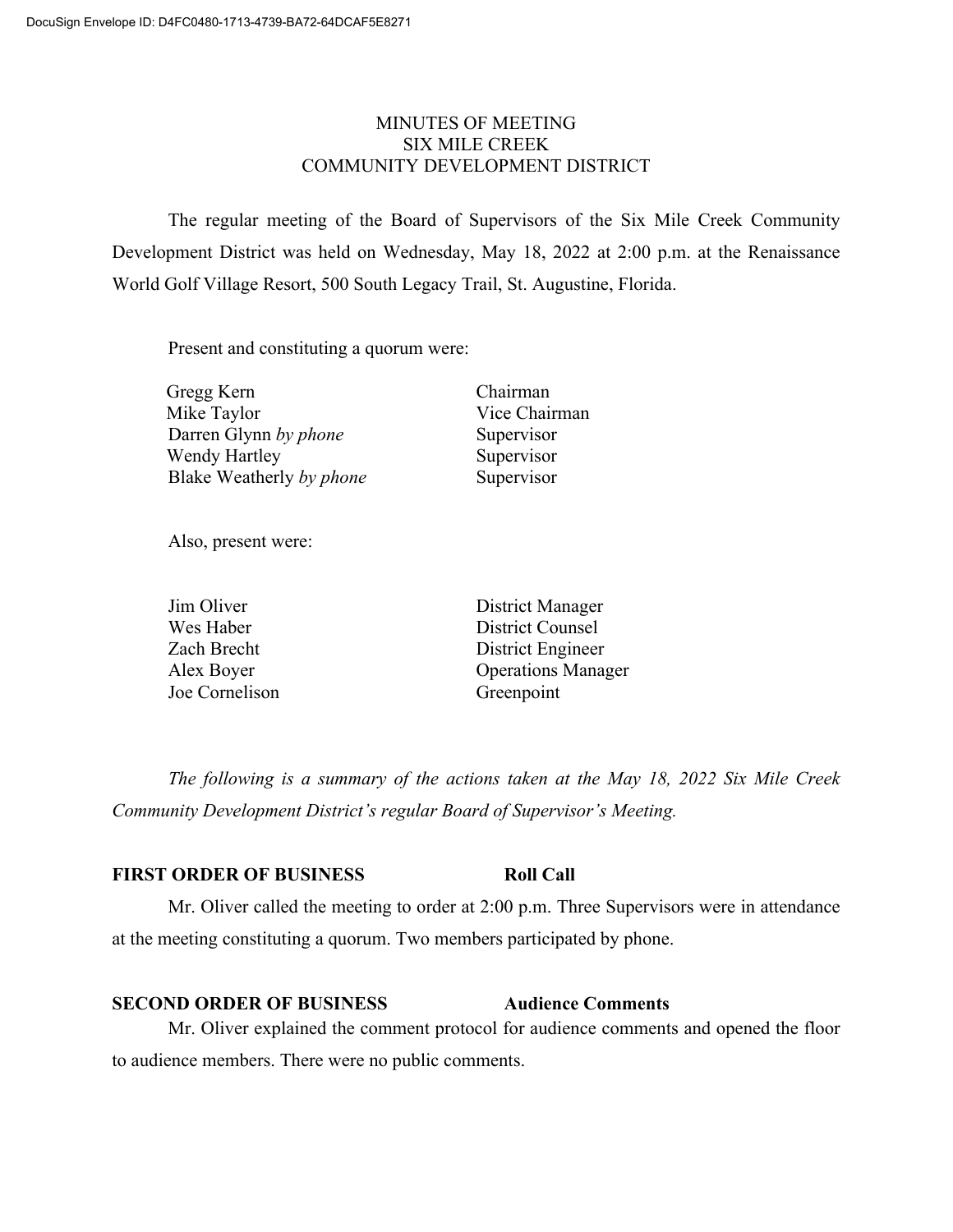## **THIRD ORDER OF BUSINESS Approval of Minutes of the April 20, 2022 Meeting**

Mr. Oliver asked for any comments or changes to the April 20, 2022 meeting minutes. The Board had no changes to the minutes.

> On MOTION by Mr. Kern, seconded by Mr. Taylor, with all in favor, the Minutes of the April 20, 2022 Meeting, were approved.

## **FOURTH ORDER OF BUSINESS Ratification of LED Lighting Agreement with Florida Power and Light Company**

Mr. Taylor stated this agreement was being withdrawn for approval. He noted it was for the parking lot and it was discovered there were some conflicts with the quantities. The Board tabled this item to a future meeting.

### **FIFTH ORDER OF BUSINESS Fitness Equipment Proposal Review**

The fitness equipment proposal was explained, and it was noted that two vendors had submitted proposals for replacing the equipment. One proposal was received from Life Fitness and one was received from Commercial Fitness Products. Staff noted that both vendors were reputable and both have provided a space plan. Recommendations were provided by both vendors. Pricing was comparable with Life Fitness at \$124,514.28 and Commercial Fitness Products at \$114,013.49. Board discussion was on the brands recommended by each and staff noted that both vendors did offer financing. It was recommended to the Board that they lease the equipment. It was noted there was a lead time between ordering and delivery of equipment due to supply chain issues and that the delivery could take around 16-20 weeks.

Discussion ensued, and the Board decided to look into more options for potential lease terms, maintenance programs, warranties, potential flooring adjustments and electrical needs. This will be presented at the next Board meeting.

#### **SIXTH ORDER OF BUSINESS Other Business**

There being none, the next item followed.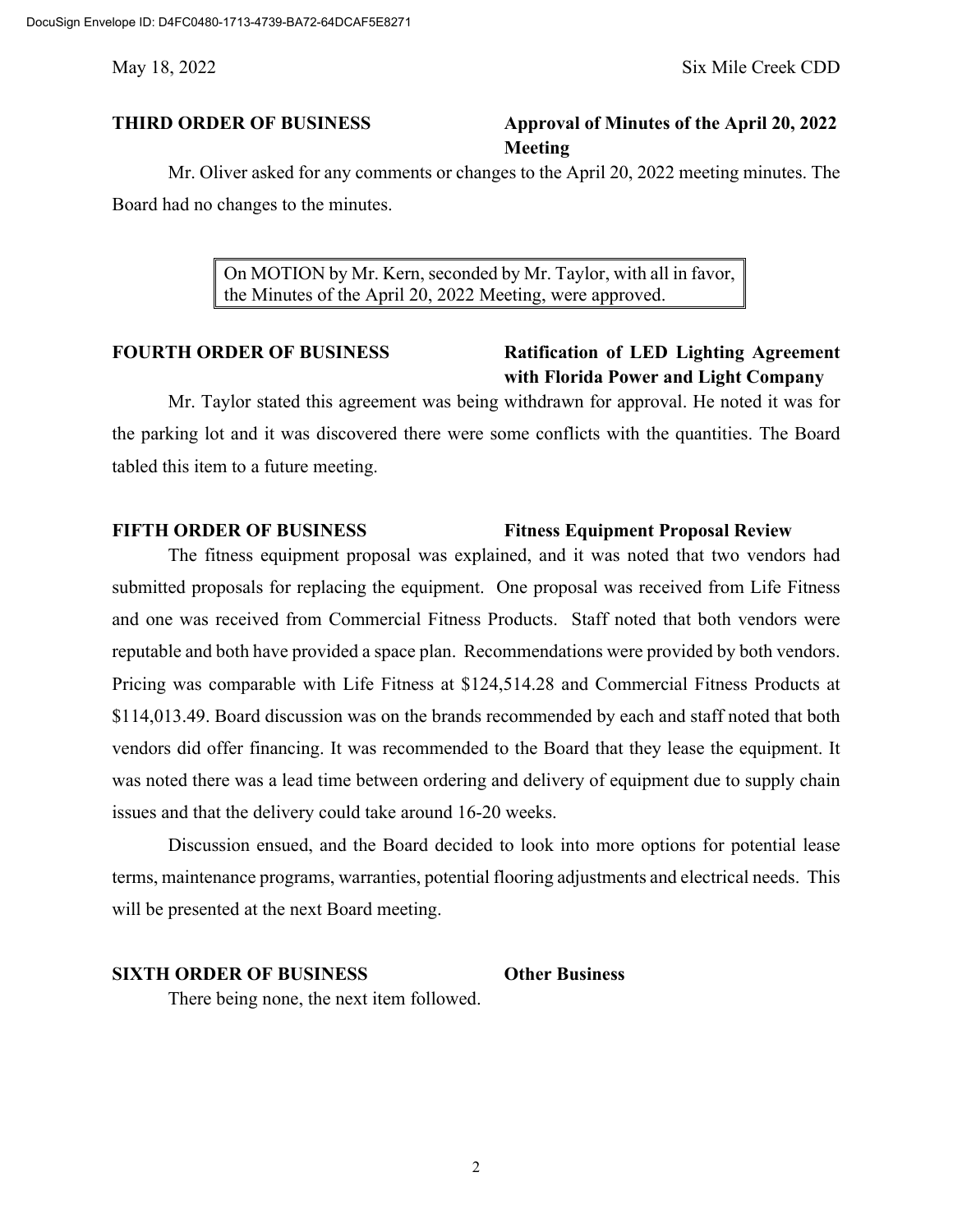#### **SEVENTH ORDER OF BUSINESS Staff Reports**

#### **A. Attorney**

Mr. Haber noted nothing further on the report but did comment on budgeting.

### **B. Engineer**

- **1. Consideration of Requisition 280-281 2016A Bonds**
- **2. Consideration of Requisitions 49-50 2017 NW Parcel (Phase 6)**
- **3. Consideration of Requisition 128-132, 2021 Capital Improvement Revenue Bonds, (AA3 Phase 1)(Phases 9 & 11)**
- **4. Consideration of Requisitions 15, 2021 Capital Improvement Revenue Bonds (AA3 Phase 2)(Phase 10)**
- **5. Ratification of Requisition 16-21, 2021 Capital Improvement Revenue Bonds, Assessment Area 3, Phase 2 (Phase 10)**
- **6. Consideration of Requisitions 37-44, 2021 Capital Improvement and Refunding Revenue Bonds (AA2, Phase 3B) (East Parcel Phase 2)**

Mr. Brecht stated the total amount for these requisitions was \$3,402,443.97. He asked for

any questions from the Board. He requested approval of the requisition summary

On MOTION by Mr. Kern, seconded by Mr. Taylor, with all in favor, the Requisition Summary, was approved as presented.

### **7. Consideration of Work Authorization No. 66 Phase 10 CEI Services**

Mr. Brecht stated this is for CEI services and this is an hourly contract based on 2022 rates. This is for \$81,600.

> On MOTION by Mr. Taylor, seconded by Mr. Kern, with all in favor, Work Authorization No. 66 Phase 10 CEI Services, was approved.

Mr. Brecht stated he will continue to work on the Stormwater Needs Analysis Report and will have it ready to submit on the June 30, 2022 deadline.

## **C. Manager – Report on the Number of Registered Voters (1,533)**

Mr. Oliver stated this is an annual requirement and a letter from the Supervisor of Elections showed that there are 1,533 registered voters residing in the District as of April 15, 2022. He added the proposed budget is in process and will be presented at the next meeting on June 8, 2022 and the public hearing is projected to be held on August 17, 2022.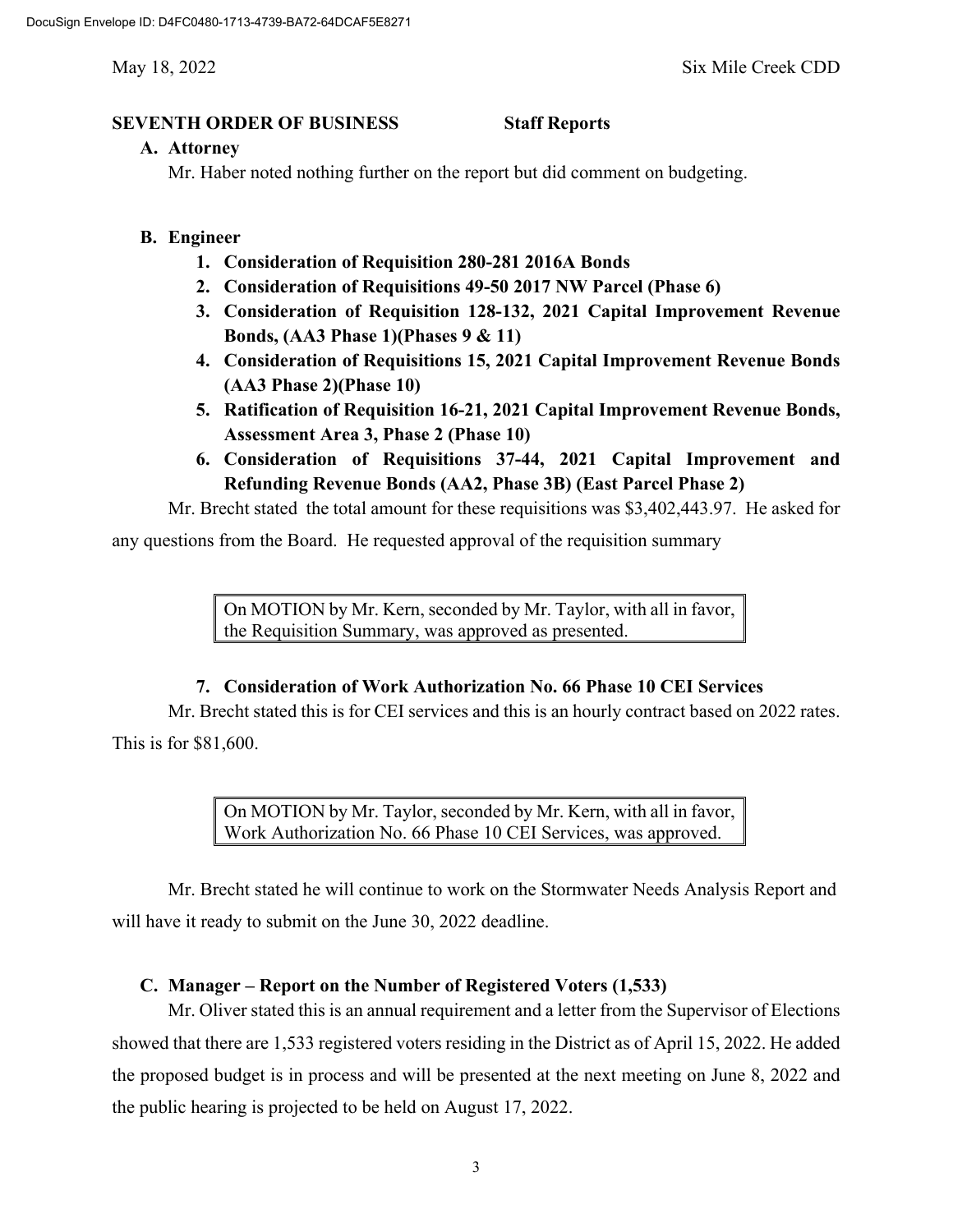### May 18, 2022 Six Mile Creek CDD

### **D. Operations / Amenity Manager**

Mr. Boyer reviewed the Operations/Amenity Managers Report. Ms. Hartley had a question about the replacement of screen doors and discussion ensued on options to eliminate the issues.

## **EIGHTH ORDER OF BUSINESS Supervisor's Requests and Audience Comments**

It was requested that mulch is put down around the playground.

Other requests that were discussed included a tot slide in the future.

A resident commented on garden club request for milkweed at kayak path and a community garden. The Board responded and it was discussed as a good idea, but budgeting, an overall plan, and operating maintenance procedures needed to be considered.

Another resident commented on ensuring a line of sight at intersection/crosswalk are obstructed by landscaping and the trails systems.

A resident commented on damage to screens at the Camp House, landscaping, trash, and other maintenance issues. Increasing signage was discussed.

#### **NINTH ORDER OF BUSINESS Financial Reports**

## **A. Balance Sheet as of April 30, 2022 and Statement of Revenues and Expenses for the Period Ending April 30, 2022**

Mr. Oliver presented the financials to the Board, noting there was no action needed.

#### **B. Assessment Receipt Schedule**

Mr. Oliver noted that they were 97% collected at this time.

### **C. Check Register**

Mr. Oliver presented the check register and asked for a motion to approve.

On MOTION by Mr. Kern, seconded by Mr. Taylor, with all in favor, the Check Register, was approved.

**TENTH ORDER OF BUSINESS Next Scheduled Meeting – June 8, 2022 at 2:00 p.m.**

Mr. Oliver noted that the next regular meeting date will be June 8, 2022, at 2:00 p.m. for the proposed budget at their current location.